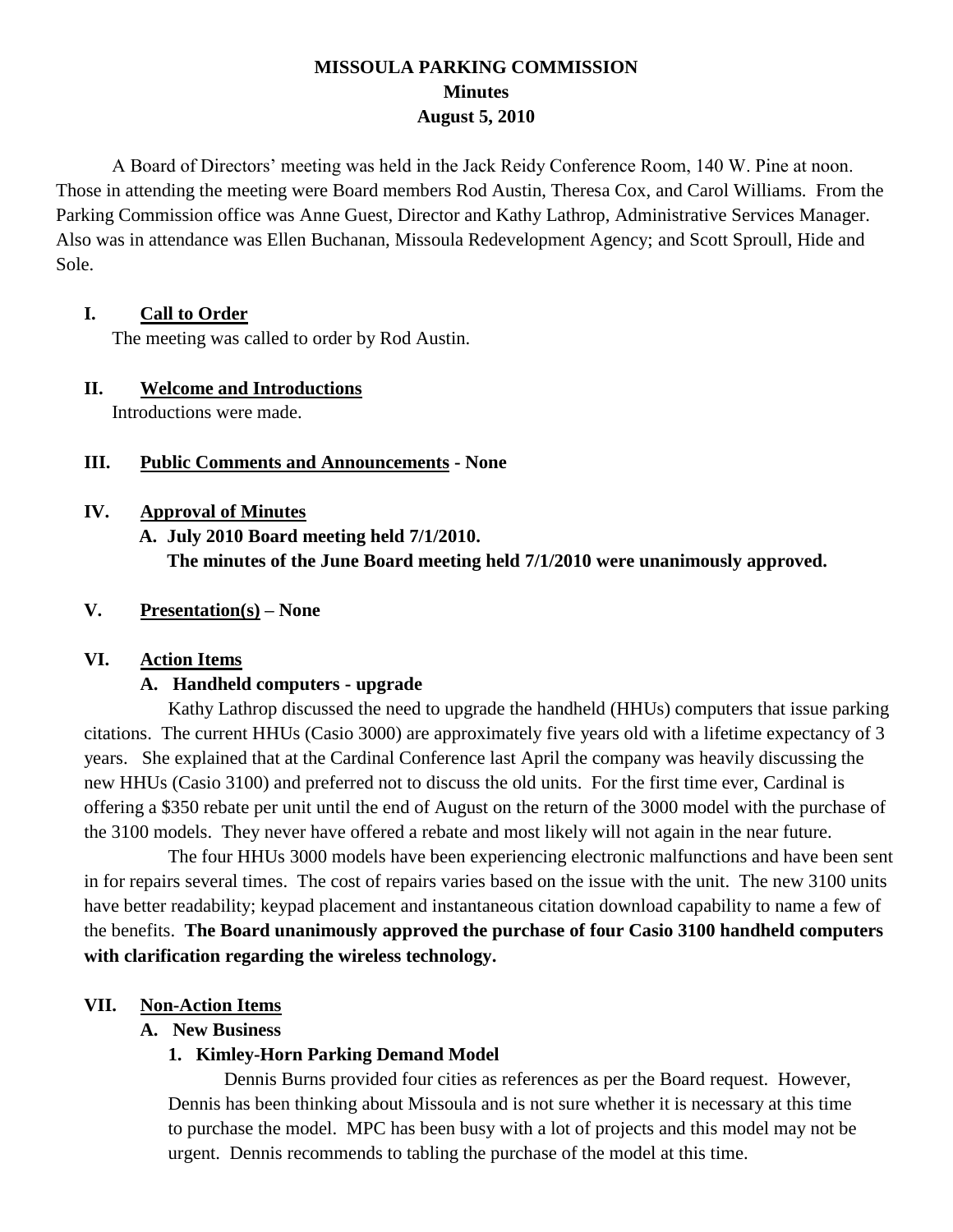Rod stated he feels the information gained from the model will help when new businesses are looking to move into the downtown. He said that he will personally watch the Mayor's "Best Place" project to determine whether the model would benefit more than the Parking Commission. Rod stated that parking is a key factor to businesses.

### **B. Old Business**

### **1. Fine structure – Rod Austin**

Rod mentioned that Scott Sproull has been gathering information from Randy Hensley of Fort Collins, CO on their fine structure. Rod also spoke to Randy to discuss their system. Randy told Rod that their program is fundamentally different than Missoula's which makes it difficult to compare the two cities. Fort Collins does not have meters – only time zones. In a recent letter clarifying the difference, he states that the reason they have an "oops" ticket is to educate the public about overtime violations. He also states that they would not recommend having an "oops" ticket in a parking program that has meters. Employees in Ft. Collins pay only \$30 per month to park in structures whereas in Missoula, all of our long term lease lots and structures spaces are already over sold as per industry standards.

Rod suggested that a parking SID be re-implemented to assist with parking funding. He stated that Downtown employees are the biggest parking issue.

Anne met with Randy in Boulder, CO during the PIPTA conference and discussed Fort Collins' program as well. Randy stated that he would like to utilize parking meters and do way with the "oops" ticket. Again, he made recognition that the two programs are completely different.

Anne pointed out that ticket fines and short-term revenue is down from last fiscal year at approximately \$78,000 in total. It may be possible that parking boundaries, 10 hour meters and other issues need to be addressed.

PCAC will finalize their discussions on fine structure at their next meeting.

#### **2. N. Higgins Project – Rod Austin**

The owners of the N. Higgins Lot opened their parking lot to the public and it is being utilized. Per the owner's request MPC moved the boundaries (approximately  $1/3$  of the lot size) and change the wording on the signage from "free" to "open". BID was been maintaining the lot as proposed. They have been cleaning and sweeping the lot.

N. Higgins project to scheduled for completion approximately the  $2<sup>nd</sup>$  week of September. The asphalt must be completed the end August before the plant is shut down for the season.

It was suggested that a ribbon cutting ceremony be held upon completion of the project. It was discussed that possibly the MDA could take on the project.

#### **3. Front Street Parking Structure Update – Ellen Buchanan**

The contract still has not been signed between Holiday Inn and First Interstate Bank. Time is running out to start construction this year. It is also possible that MPC will not be able to take advantage of Federal stimulus bonds which expires December 2010.